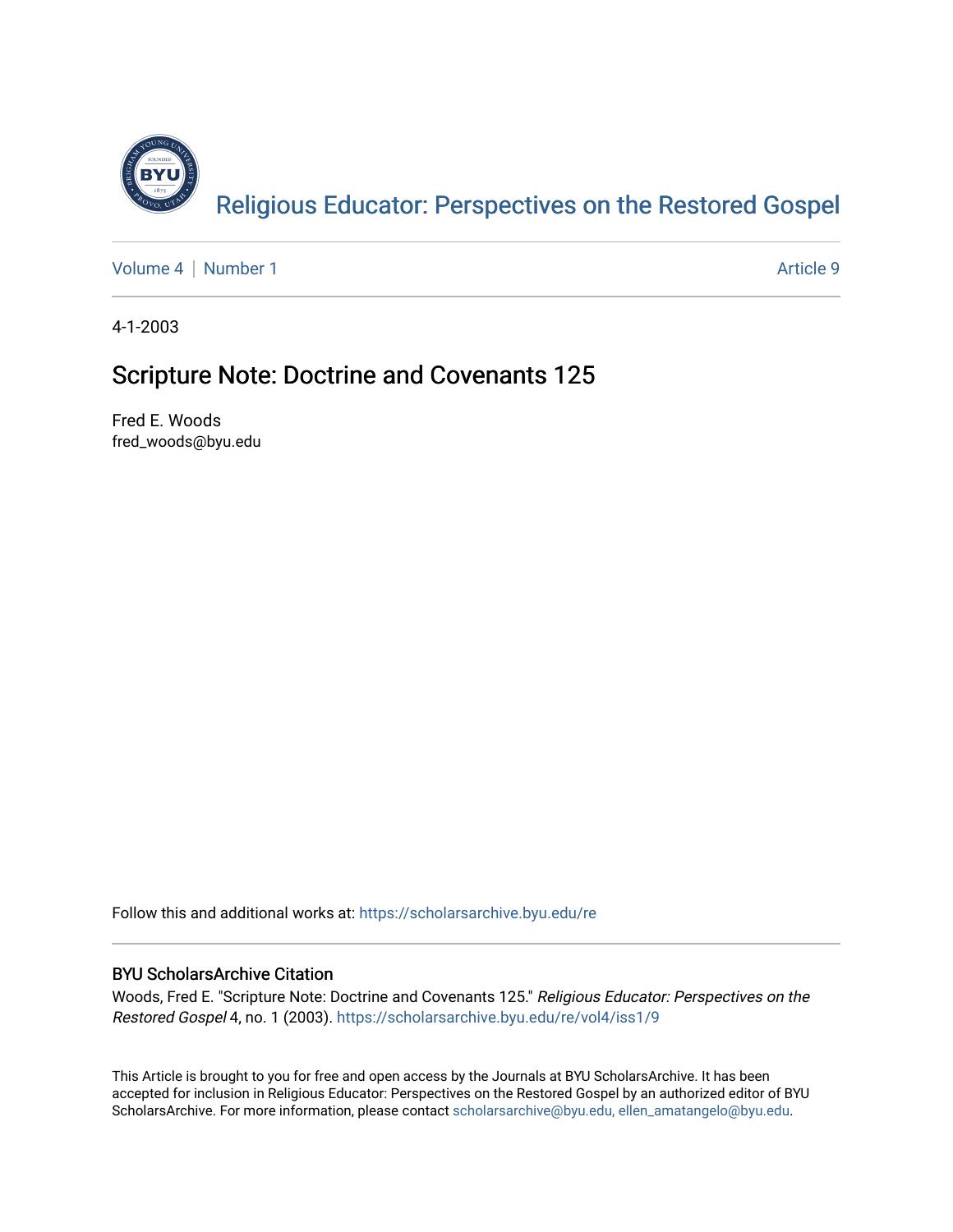## Scripture Note: Doctrine and covenants 125

Fred E. Woods

**Fred E. Woods** is an associate professor of Church history and doctrine at BYU.

On 19 January 1841, the Lord gave a revelation to Joseph Smith regarding the building of the Nauvoo Temple and issued a call for the faithful saints to gather to assist in the building of this sacred edifice (see D&C 124:25-55). With the emphasis on the gathering to Nauvoo and the building of the temple, the Iowa Saints on the eastern banks of the Mississippi were wondering if they should move across the river to Nauvoo. Therefore, in March 1841, the Prophet Joseph Smith posed the question, "What is the will of the Lord concerning the saints in the Territory of Iowa?" (D&C 125:1). The Lord responded, "Let them build up a city unto my name upon the land opposite the city of Nauvoo, and let the name of Zarahemla be named upon it"  $(D&C)$  $125:3$ ). This response stirs the question of why the Lord specifically asked the Iowa Saints to build a city named Zarahemla. The Lord, who knows all things as they are continually present before His eyes (see  $D&C$  38:2), appears to have deliberately used the name Zarahemla and then left His covenant people to ponder over the meaning of the word. A linguistic and historical investigation suggests an interesting possibility. Hebrew lexicons reveal that the noun zera may be translated "seed, offspring, or descendant." These sources explain that the root  $h-m-l$  in the Hebrew language may be translated as meaning to "have compassion on" or "to spare." A noun form from the root  $h-m-l$  (*hemlah*) is used in the Hebrew Bible and may be translated as "sparing," "compassion," or "mercy."<sup>1</sup> Thus, the combination of words may be translated as "seed of mercy" or perhaps "seed of the spared."